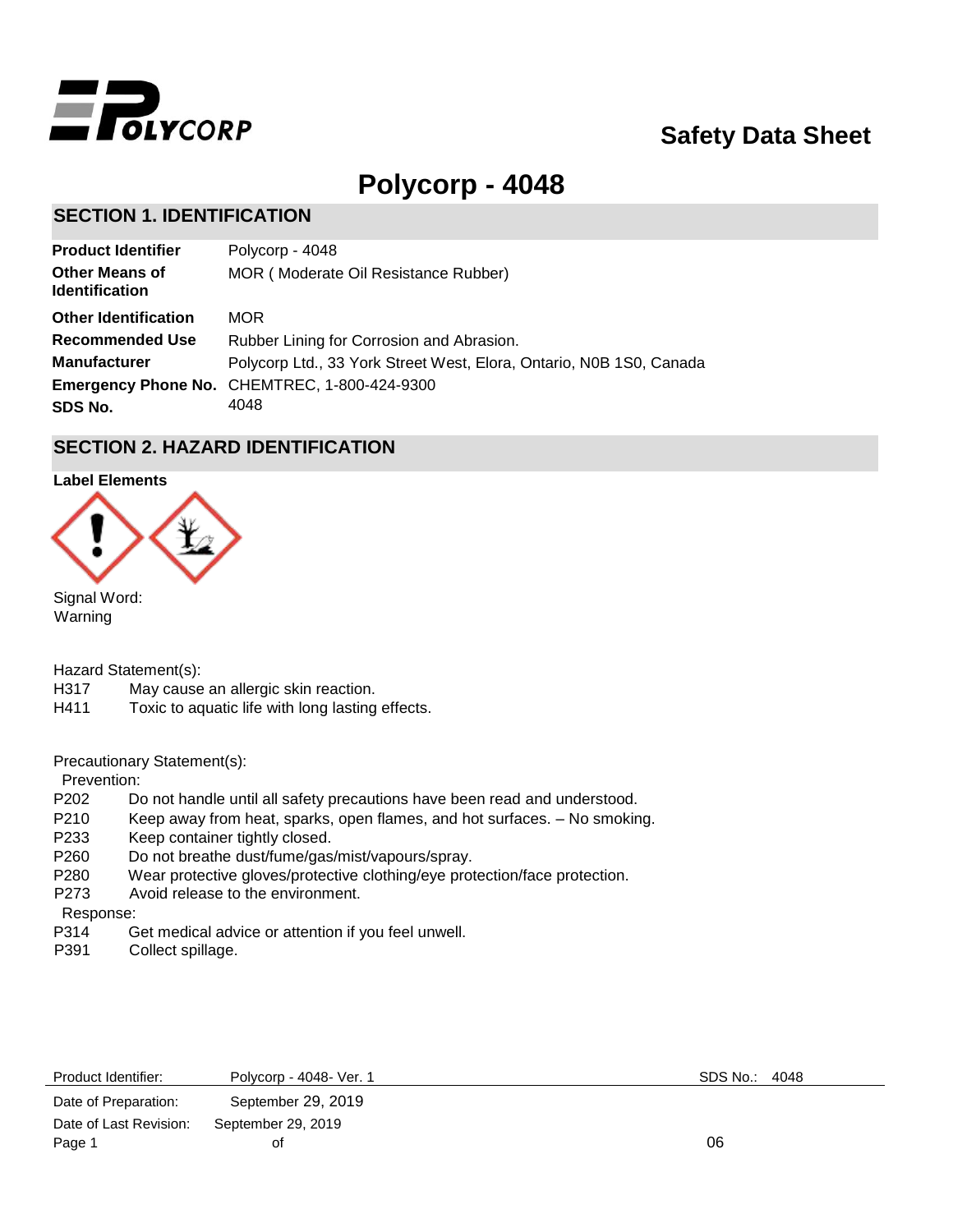|--|

| ∣Chemical Name                                            | <b>CAS No.</b> | $\frac{0}{0}$ | <b>LC50</b>                          | LD50 (Oral)                 |
|-----------------------------------------------------------|----------------|---------------|--------------------------------------|-----------------------------|
| Zinc oxide                                                | 1314-13-2      | $1 - 5%$      | $> 5700$ mg/m3                       | $> 5000$ mg/m3 (rat)        |
| N-(1,3-Dimethylbutyl)-N'-phenyl-1, 4-<br>phenylenediamine | 793-24-8       | $0.5 - 1.5%$  | N/A                                  | 1005 mg/kg (male rat)       |
| 2-(CYCLOHEXYLAMINOTHIO)<br><b>BENZOTHIAZOLE</b>           | 95-33-0        | $0.5 - 1.5%$  | N/A                                  | 5300 mg/kg (rat)            |
| 4,4'-Dithiobis(morpholine)                                | 103-34-4       | $0.5 - 1.5%$  | 1624 mg/m3<br>(mouse)                | $ 4300 \text{ mg/kg}$ (rat) |
| N-(CYCLOHEXYLTHIO)<br><b>PHTHALIMIDE</b>                  | 17796-82-6     | $0.1 - 1.0\%$ | N/A                                  | 206 mg/kg (mouse)           |
| Tetramethylthiuram disulfide                              | 137-26-8       | $0.1 - 1.0\%$ | 500 mg/m3 (rat)<br>(4-hour exposure) | 560 mg/m3 (rat)             |

## **Notes**

This mixture has not been evaluated as a whole. All ingredients are bound in a polymer matrix. The potential for hazardous exposure as shipped is minimal. However, some fumes may be released upon heating or vulcanization and the end-user (fabricator) must take the necessary precautions (mechanical ventilation, respirator program, etc.) to protect his employees from exposure. The above ingredients which have a weight percent value under the OSHA column are considered hazardous per OSHA.

# **SECTION 4. FIRST-AID MEASURES**

## **First-aid Measures**

## **Inhalation**

Remove source of exposure or move to fresh air. If exposed or concerned, get medical advice or attention.

## **Skin Contact**

Wash gently and thoroughly with lukewarm, gently flowing water and mild soap for 5 minutes. If exposed or concerned, get medical advice or attention.

## **Eye Contact**

Rinse the contaminated eye(s) with lukewarm, gently flowing water for 5 minutes, while holding the eyelid(s) open.

## **Ingestion**

Rinse mouth with water. If exposed or concerned, get medical advice or attention.

## **First-aid Comments**

Some of the first-aid procedures recommended here require advanced first-aid training.

# **SECTION 5. FIRE-FIGHTING MEASURES**

## **Extinguishing Media Suitable Extinguishing Media**

Carbon dioxide, dry chemical powder, appropriate foam, water spray or fog.

## **Specific Hazards Arising from the Product**

This product presents no unusual hazards in a fire situation.

Not known to generate any hazardous decomposition products in a fire.

## **Special Protective Equipment and Precautions for Fire-fighters**

| Product Identifier:    | Polycorp - 4048- Ver. 1 | SDS No.: | 4048 |
|------------------------|-------------------------|----------|------|
| Date of Preparation:   | September 29, 2019      |          |      |
| Date of Last Revision: | September 29, 2019      |          |      |
| Page 2                 | Οt                      | 06       |      |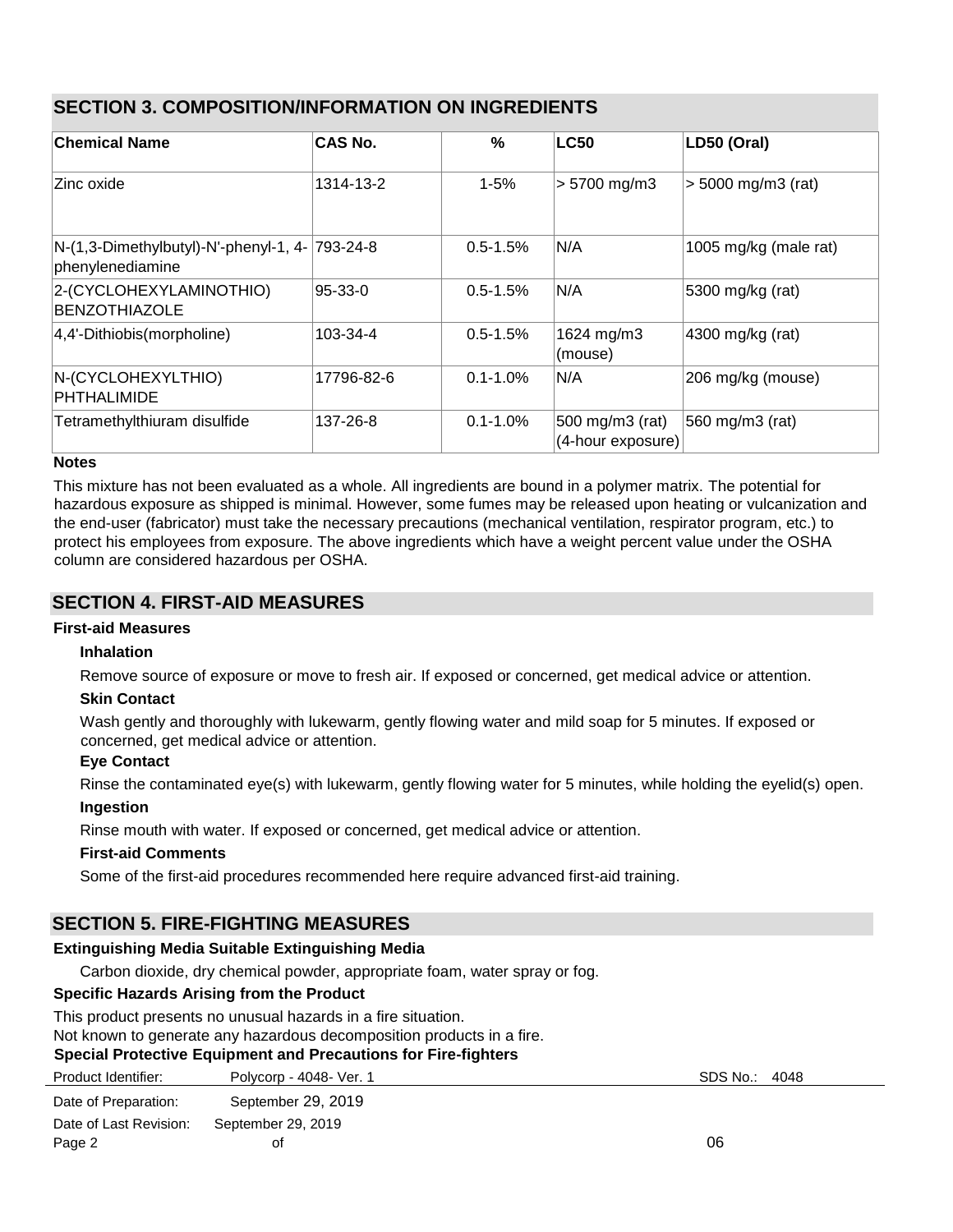No special precautions are necessary.

Fire-fighters may enter the area if positive pressure SCBA and full Bunker Gear is worn.

# **SECTION 6. ACCIDENTAL RELEASE MEASURES**

### **Personal Precautions, Protective Equipment, and Emergency Procedures**

Non-emergency personnel: use the personal protective equipment recommended in Section 8 of this safety data sheet. Evacuate the area immediately. Isolate the hazard area. Keep out unnecessary and unprotected personnel.

### **Environmental Precautions**

It is good practice to prevent releases into the environment. Do not allow into any sewer, on the ground or into any waterway.

## **Methods and Materials for Containment and Cleaning Up**

Flush spill area. Collect using shovel/scoop or approved HEPA vacuum and place in a suitable container for disposal.

# **SECTION 7. HANDLING AND STORAGE**

#### **Precautions for Safe Handling**

Avoid breathing in this product. Avoid generating dusts. Eliminate heat and ignition sources such as sparks, open flames, hot surfaces and static discharge. Post "No Smoking" signs.

#### **Conditions for Safe Storage**

Store in an area that is: well-ventilated, out of direct sunlight and away from heat and ignition sources. Store in the original, labelled, shipping container.

## **SECTION 8. EXPOSURE CONTROLS/PERSONAL PROTECTION**

#### **Control Parameters**

Not available.

#### **Appropriate Engineering Controls**

General ventilation is usually adequate.

#### **Individual Protection Measures Eye/Face Protection**

Wear chemical safety goggles and face shield when contact is possible.

#### **Skin Protection**

Wear chemical protective clothing e.g. gloves, aprons, boots.

#### **Respiratory Protection**

Wear a NIOSH approved self-contained breathing apparatus (SCBA) or supplied air respirator.

# **SECTION 9. PHYSICAL AND CHEMICAL PROPERTIES**

## **Basic Physical and Chemical Properties**

Appearance **Black. Other Information Physical State** Solid

| Product Identifier:    | Polycorp - 4048 - Ver. 1 | SDS No.: | 4048 |
|------------------------|--------------------------|----------|------|
| Date of Preparation:   | September 29, 2019       |          |      |
| Date of Last Revision: | September 29, 2019       |          |      |
| Page 3                 | Οt                       | 06       |      |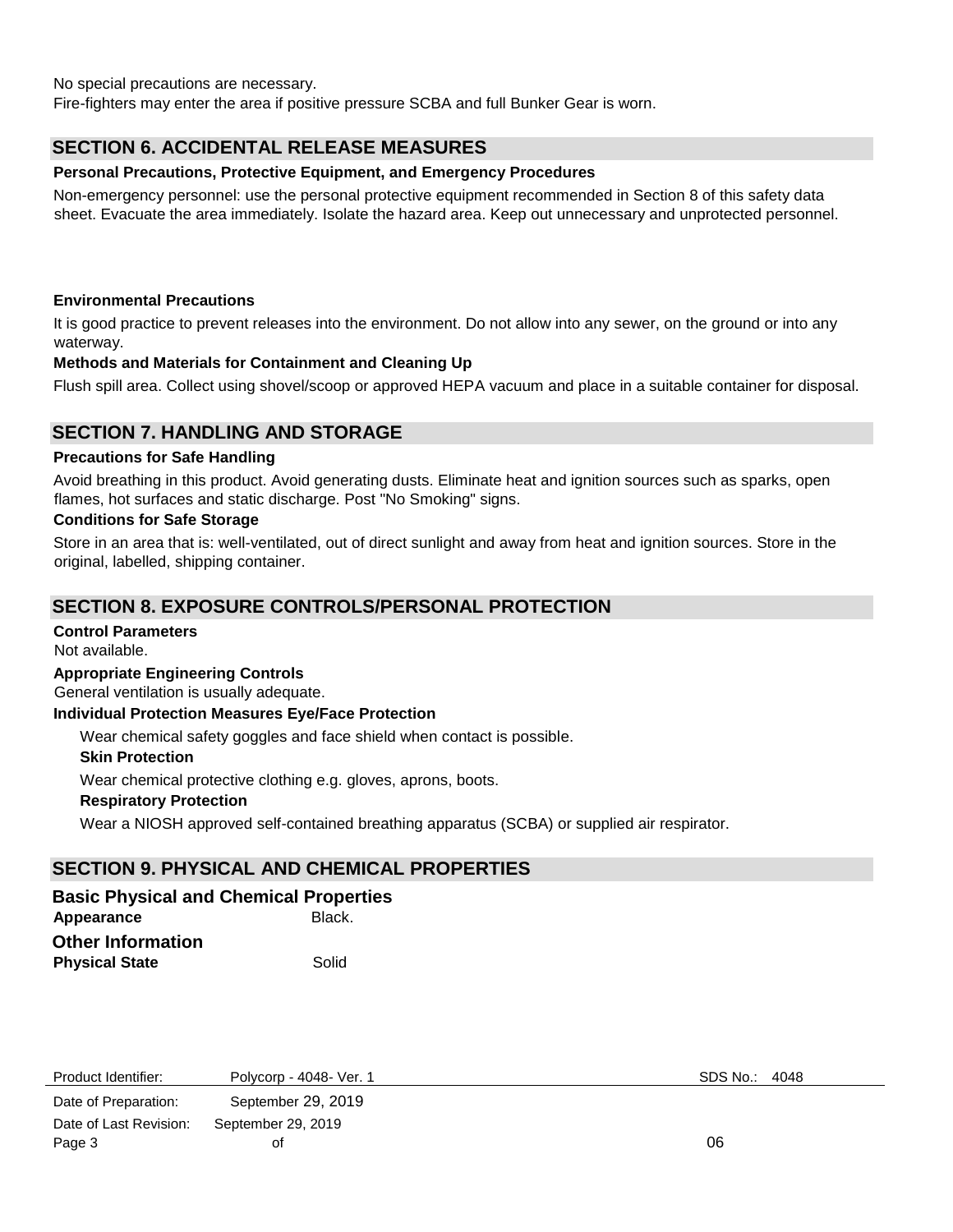# **SECTION 10. STABILITY AND REACTIVITY**

## **Reactivity**

Not reactive under normal conditions of

use. **Chemical Stability** Normally stable.

## **Possibility of Hazardous Reactions**

None expected under normal conditions of storage and use.

### **Conditions to Avoid**

Open flames, sparks, static discharge, heat and other ignition sources. Generation of dust.

### **Incompatible Materials**

Increased risk of fire and explosion on contact with: oxidizing agents (e.g. peroxides).

#### **Hazardous Decomposition Products**

Very toxic carbon monoxide, carbon dioxide; corrosive, oxidizing nitrogen oxides.

## **SECTION 11. TOXICOLOGICAL INFORMATION**

#### **Acute Toxicity**

| ∣Chemical Name                                                | <b>LC50</b>                             | LD50 (oral)           | LD50 (dermal)           |
|---------------------------------------------------------------|-----------------------------------------|-----------------------|-------------------------|
| ∣Zinc oxide.                                                  | > 5700 mg/m3 (rat) (4-hour<br>exposure) | $> 5000$ mg/m3 (rat)  | lNot available          |
| $N-(1,$<br>3-Dimethylbutyl)-N'-<br>phenyl1,4-phenylenediamine | Not available                           | 1005 mg/kg (male rat) | $>$ 7940 mg/kg (rabbit) |
| 2-<br>(CYCLOHEXYLAMINOTHIO)<br><b>BENZOTHIAZOLE</b>           | Not available                           | 5300 mg/kg (rat)      | > 7940 mg/kg (rat)      |
| $ 4,4$ '-Dithiobis(morpholine)                                | 1624 mg/m3 (mouse)                      | 4300 mg/kg (rat)      | 1660 mg/kg (mouse)      |
| N-(CYCLOHEXYLTHIO)<br><b>PHTHALIMIDE</b>                      | Not available                           | 206 mg/kg (mouse)     | $> 5010$ mg/kg (rabbit) |
| Tetramethylthiuram disulfide                                  | 500 mg/m3 (rat) (4-hour<br>exposure)    | 560 mg/m3 (rat)       | 1250 mg/m3 (mouse)      |

## **Skin Corrosion/Irritation**

Human experience shows very mild irritation.

## **Serious Eye Damage/Irritation**

Human experience and animal tests show no or very mild irritation.

## **STOT (Specific Target Organ Toxicity) - Single Exposure Inhalation**

Not harmful based on human experience and animal tests.

## **Ingestion**

Not harmful based on human experience and animal tests.

## **STOT (Specific Target Organ Toxicity) - Repeated Exposure**

No information was located.

## **Respiratory and/or Skin Sensitization**

Not known to be a respiratory sensitizer.

| Product Identifier:  | Polycorp - 4048- Ver. |
|----------------------|-----------------------|
| Date of Preparation: | September 29, 2019    |

| Date of Last Revision: September 29, 2019 |    |    |
|-------------------------------------------|----|----|
| Page 4                                    | οf | 06 |

Product Identifier: Polycorp - 4048- Ver. 1 SDS No.: 4048- Ver. 1 SDS No.: 4048- Ver. 1 SDS No.: 4048- Ver. 1 SDS No.: 4048- Ver. 1 SDS No.: 4048- Ver. 1 SDS No.: 4048- Ver. 1 SDS No.: 4048- Ver. 1 SDS No.: 4048- Ver. 1 SD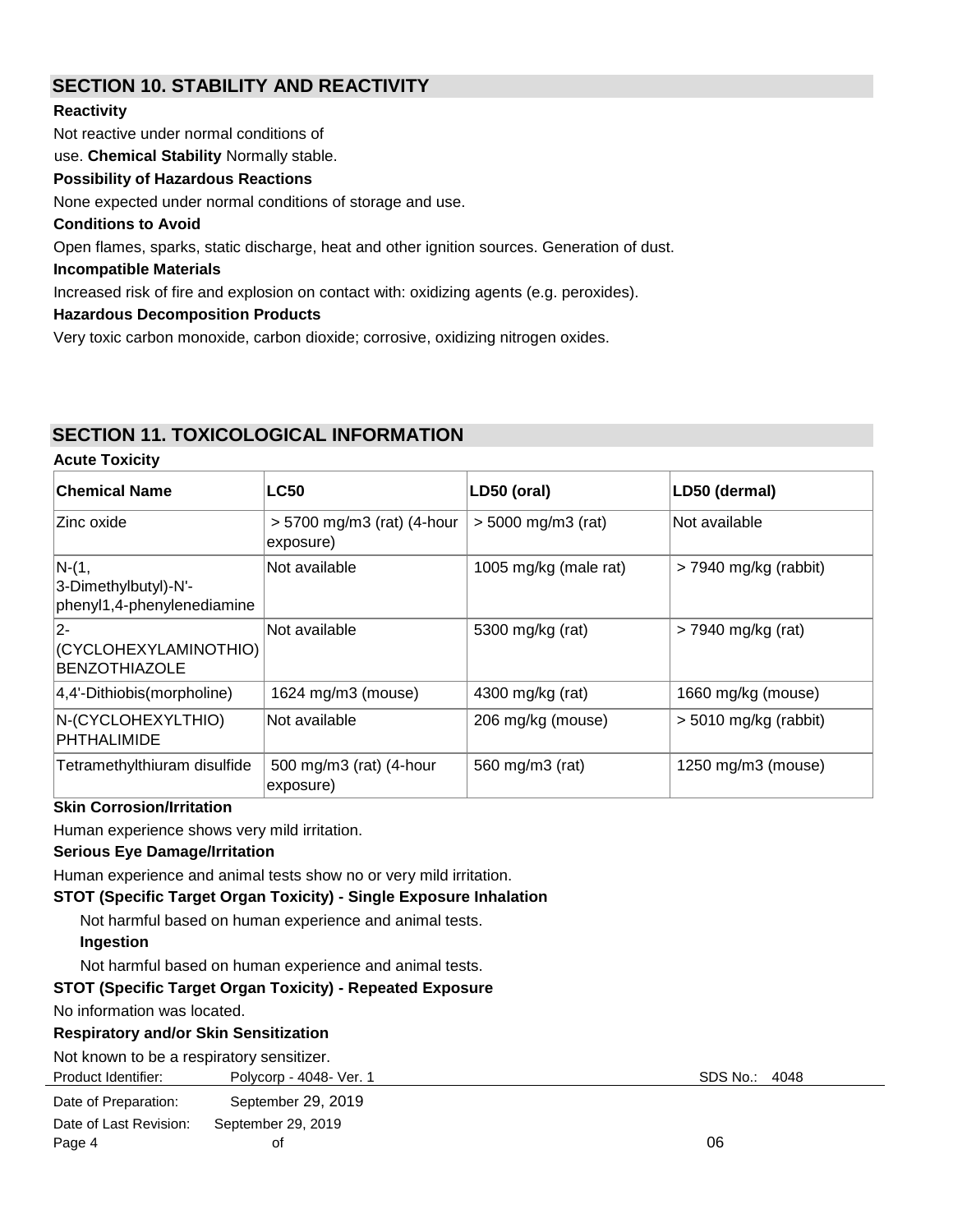Can cause an allergic reaction (skin sensitization) based on animal tests.

**Carcinogenicity** 

Not a carcinogen.

**Reproductive Toxicity Development of Offspring**

Not known to harm the unborn child.

## **Germ Cell Mutagenicity**

No information was located.

# **SECTION 12. ECOLOGICAL INFORMATION**

Environmental information was not located. See Supplemental Information in Section 2.

# **SECTION 13. DISPOSAL CONSIDERATIONS**

## **Disposal Methods**

Dispose of contents and container in accordance with local, regional, national and international regulations. Empty containers retain product residue. Follow label warnings even if container appears to be empty. Dispose of or recycle empty containers through an approved waste management facility.

Product Identifier: Polycorp - 4048- Ver. 1 SDS No.: 4048-

Date of Preparation: September 29, 2019 Date of Last Revision: September 29, 2019 Page 5 of 06